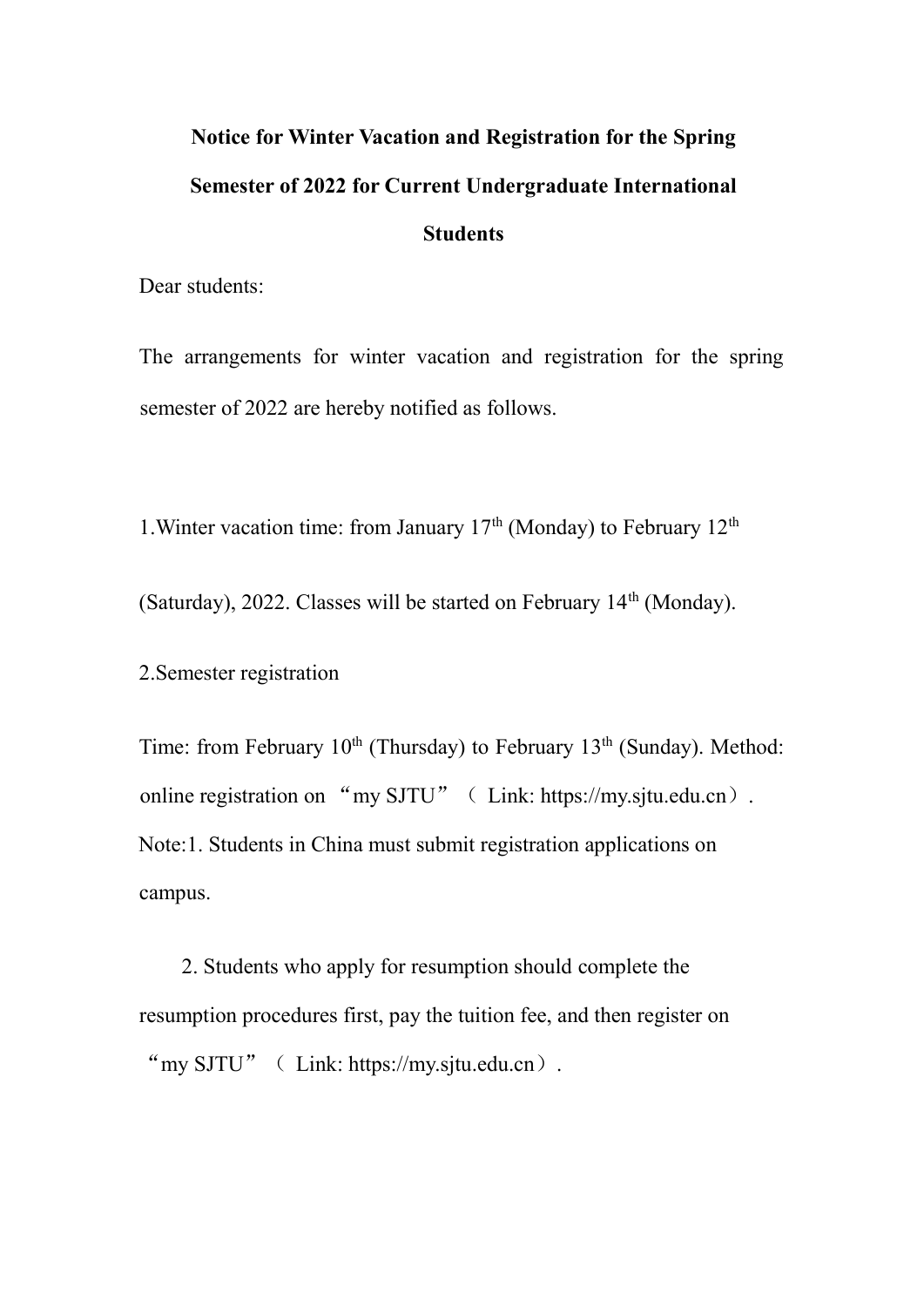If the requirements of epidemic prevention and control change, the university will adjust relevant arrangements based on the actual situation and issue a notice in time.

Attachment: Notice on Epidemic Prevention and Control during the Winter Vacation Schedule and Commencement of the Spring Semester of 2022 .

International Student Center, SJTU

January 14<sup>th</sup>, 2022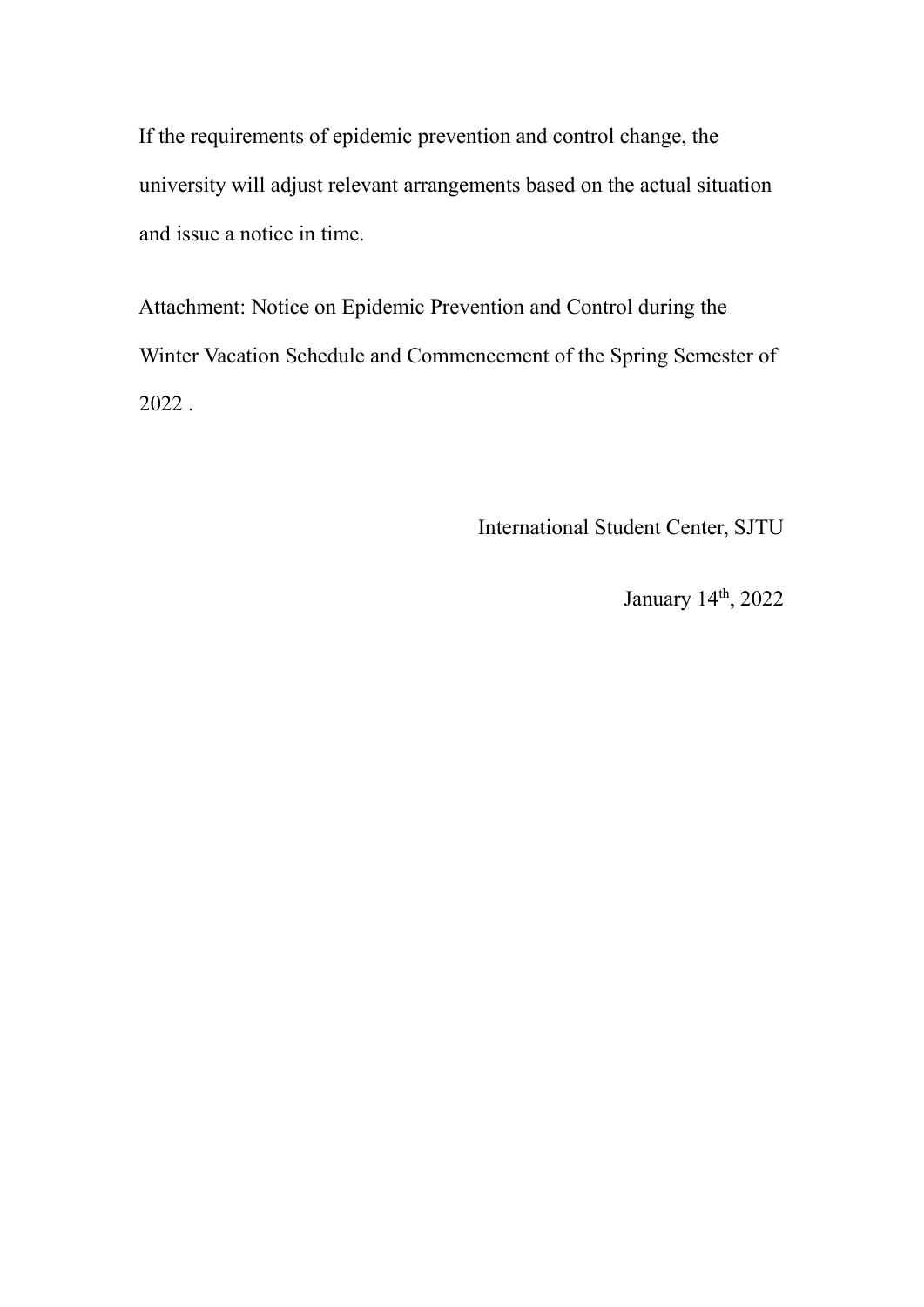## 关于做好 **2022** 年寒假及春季开学疫情防控工作的通知

### **Notice on Epidemic Prevention and Control during the Winter**

#### **Vacation Schedule and Commencement of the Spring Semester of**

#### **2022**

各位国际学生:

2022 年寒假即将开始,放假期间请全体学生遵守所在城市和学 校各项疫情防控工作要求,加强个人防护,尽可能减少人员流动和 聚集。如出现发热、咳嗽等不适症状,要及时就医。离沪学生要向 所在学院报备,原则上不出境、不去国内中高风险地区。现将具体 注意事项通知如下:

Dear International Students:

 Winter vacation is around the corner, all students should comply with the requirements of Shanghai and the university's COVID-19 epidemic prevention and control, taking self-protection measures and reducing personnel flow and gatherings. Students with symptoms such as fever or cough should take medical treatment promptly. Students leaving Shanghai must report to the college. In principle, please do not leave the country or go to high-risk areas.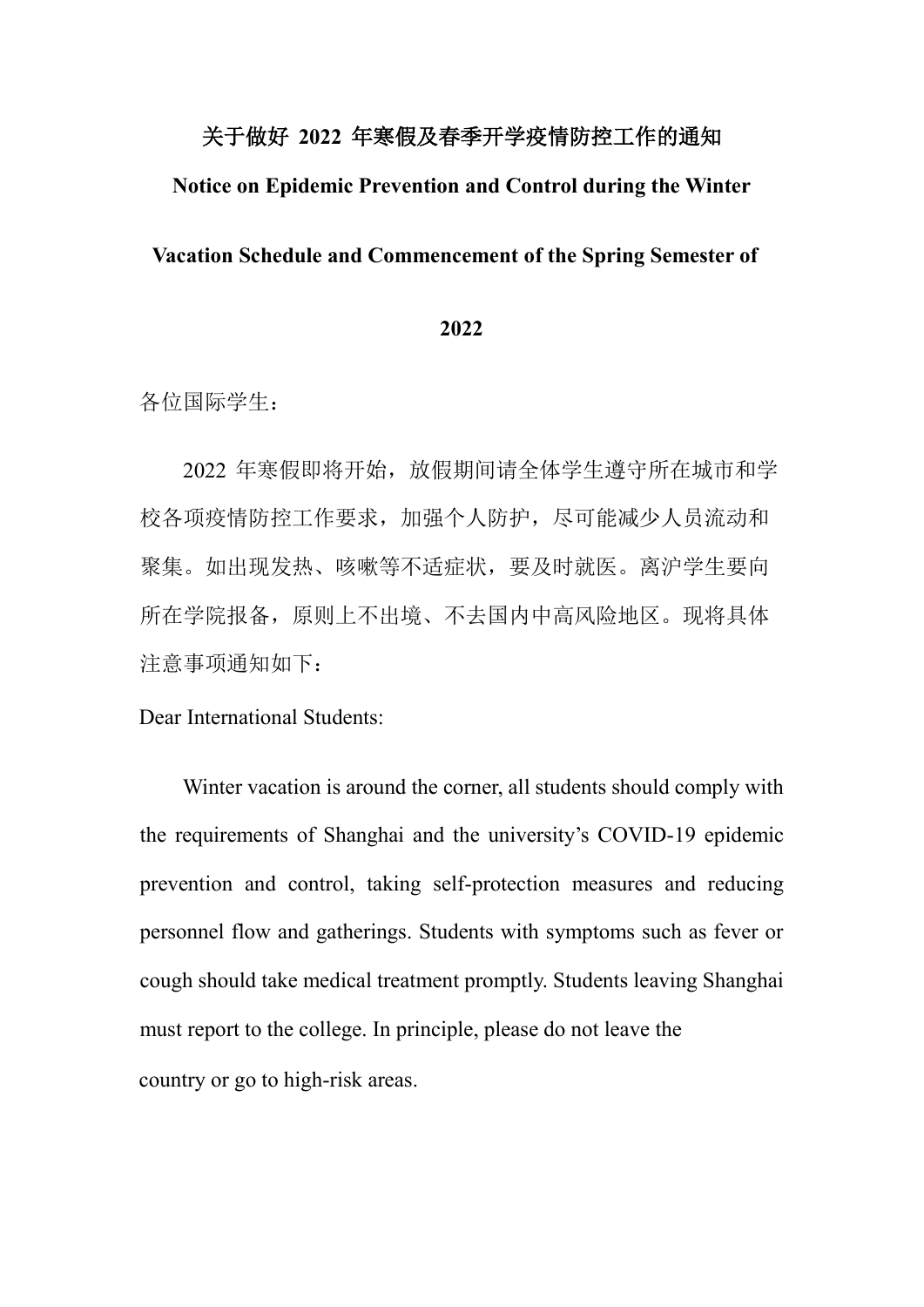## 一、严格校园管理 **Campus Management**

1、严格校门管理。实行进校身份核验和体温检测制度。

1. Campus management: Students should cooperate with identity verification and temperature testing.

2、严格学生公寓管理。学生进出须实名验证,坚决杜绝留宿、借 宿等情况。

2. Dormitory management: Students should cooperate with identity when entering and leaving. It is not allowed to stay others overnight or borrow the dorm

二、春季开学入校注意事项 **Precautions for School Opening** 

**1**、从境外来沪的学生:严格执行本市疫情防控相关要求(严格 的集中健康管理 14 天+2 次核酸)后,再行校外社区健康管理 7 天 +1 次核酸,结果合格后方可申请返校。隔离期间的所有费用须自理。

1. Students who come to Shanghai from abroad:

Strictly implement the relevant requirements of this city's epidemic prevention and control (strict centralized health management for 14 days + 2 nucleic acids), and then perform off-campus community health management for  $7 \text{ days} + 1$  nucleic acid, only after the results are qualified apply to return to school.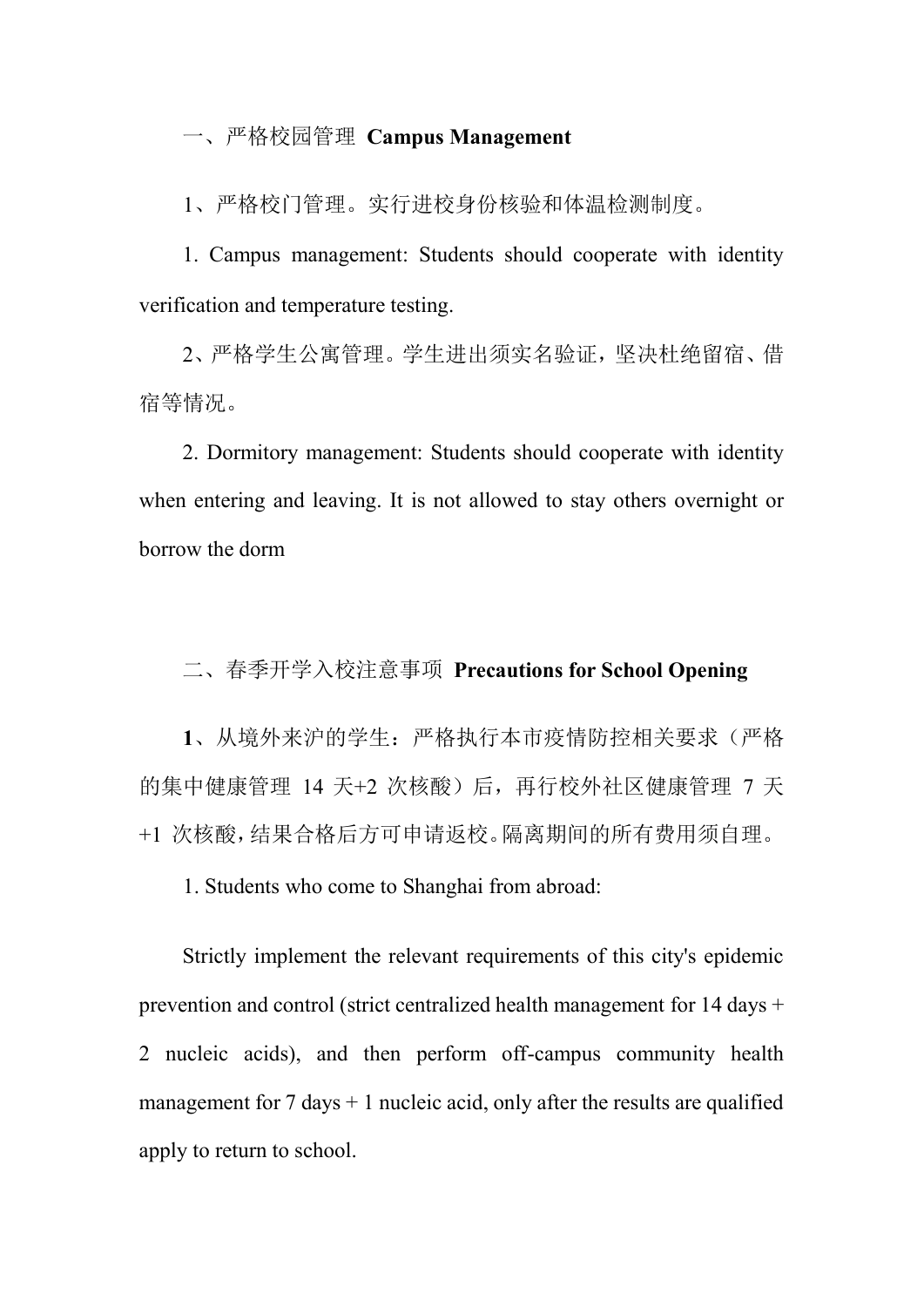All expenses during the isolation period must be borne by yourself.

**2**、从境内外省市来沪学生:

(1)近 14 天来自或途径中高风险地区的学生,暂缓返校;

(2)近 14 天来自或途径中高风险地区所在县(区、市)且非 中高风险地区的学生,返沪后实施 14 天校外健康管理, 和 2 次核 酸,合格后方可申请进校;

(3)近 14 天来自或途径中高风险地区所在地市(非中高风险 地区及所在县区)的学生,需进行 1 次核酸检测,合格后方可申请 入校;

(4)国内所在地市无中高风险地区的学生,返校前做好 14 天的 自我健康管理,并向学院申请返校。

(5)同住家人有从中高风险地区返沪的,应即刻向学校上报。

2. Students coming to Shanghai from domestic and foreign provinces and cities:

(1) Students who came from or passed through middle-high-risk areas in the past 14 days will be suspended from returning to school;

(2) In the past 14 days, students who came from or passed through the counties (districts, cities) where the medium-high-risk areas are located and are not in the medium-high-risk areas shall implement centralized offcampus community health management for 14 days after returning to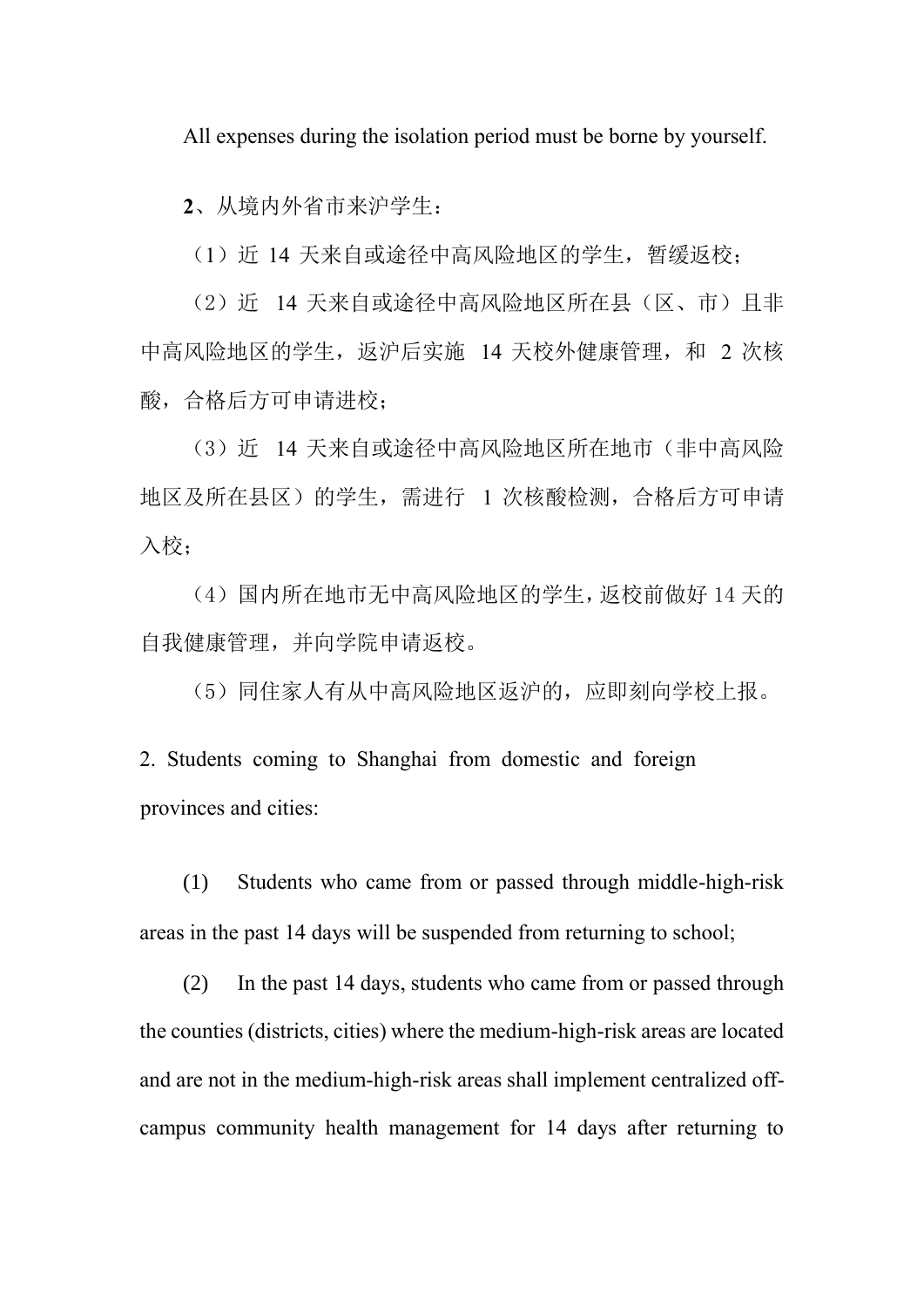Shanghai, and 2 nucleic acids before they can apply return to school after being qualified;

(3) In the past 14 days, students who have come from or have passed through the city (non-medium-high-risk area and the county where they are located) of the medium-high-risk area must undergo a nucleic acid test before they can a apply return to school after passing the test;

(4) Students who have come from or have passed through the city of non-medium-high-risk area should do 14 days of self-health management before they can enter the school, and then they can apply return to school;

(5) If a family member who lives with the family returns to Shanghai from a medium-to-high-risk area, they should report to the college immediately.

3. 学生返校需密切关注上海市疫情防控最新要求,同时满足学 校疫情防控相关要求。所有返校学生返校前做好自我健康管理并完成 本人"随申码"注册。请各位同学返校前与学院联系,明确自身对应 的返校流程和具体防疫要求与安排。

 3. Before returning to school, students need to pay close attention to the latest requirements of Shanghai and the university's COVID-19 epidemic prevention and control. All students who return to school should self-health management and complete the registration with the "Shanghai RQ Code". Please connect with the college in advance, and make sure to